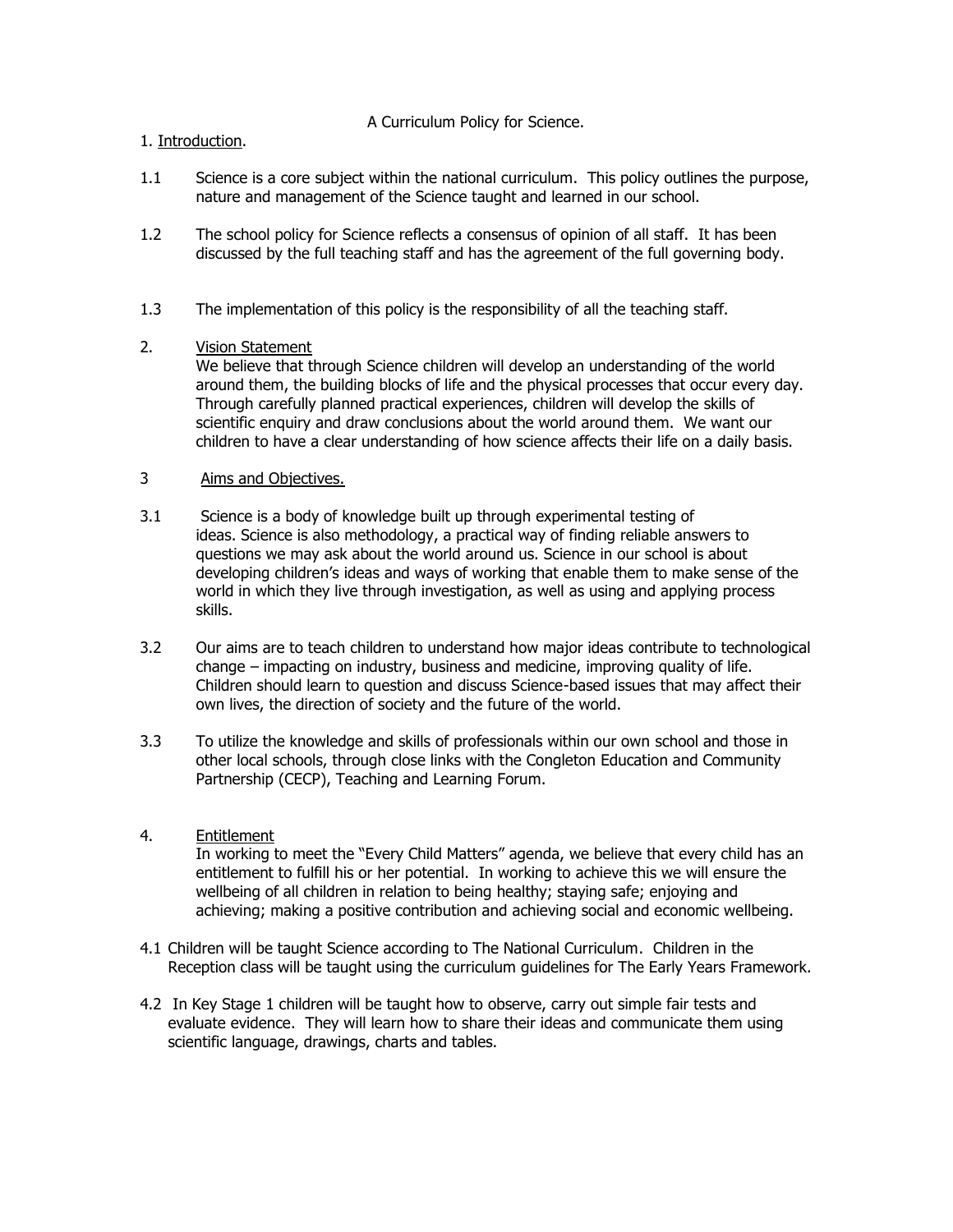- 4.3 In Key Stage 2 children will begin to make links between ideas and to explain things using simple models and theories. They will carry out more systematic investigations, working on their own and with others. They will talk about their work and communicate ideas using a wide range of scientific language, conventional diagrams, charts and graphs.
- 4.4 All children have an entitlement to access the programmes of study at an appropriate level.
- 5 Implementation Procedures.
- 5.2 Children in reception class will follow The Early Years Framework which is learning through play and investigation. This is child led, but with adult guidance and support.
- 5.3 By the end of Key Stage 1 all children will visit each area of the Science Curriculum.
- 5.4 By the end of Key Stage 2 all children will visit each area of the Science Curriculum twice, building on knowledge learnt in previous years.
- 5.5 Key Stages 1 and 2 will use the planning document, produced by the CECP, as an aid to planning, adapting it to suit their own class. This will ensure progression throughout the school and will help to eliminate repetition within the different areas of the subject when topics are re-visited.
- 5.6 Science is used, applied and developed through activities in other areas of the curriculum where appropriate. It has been decided as a staff that science will be planned as a stand alone subject. However additional opportunities that arise to include some extra science within the skills curriculum should be taken where appropriate as there are strong links to Maths, ICT and Literacy.
- 5.7 The class teacher teaches science. The teacher will group the children according to the nature of the activity into individual, class or group settings. Children will undertake learning within the grounds of the school and on science trips as appropriate. Occasionally science visitors will instruct the children.
- 5.8 In the Reception class the children participate in a variety of adult led and child initiated activities that enable them to explore, in a hands on and active way, a variety of scientific concepts. The staff plans these experiences using the Development Matters Document for the Early Years Foundation Stage.
- 5.9 Every attempt will be made to integrate children with Special Needs, including the Gifted and Talented, into participating on equal terms with other children. Activities are planned and differentiated to encourage active participation by all children. More able children will be given, if appropriate, more open ended and challenging tasks to work through.
- 5.10 A range of activities will be provided, which will meet the needs of individuals and groups of children. Children's work can be differentiated through the nature of the task set or by the outcome/s expected.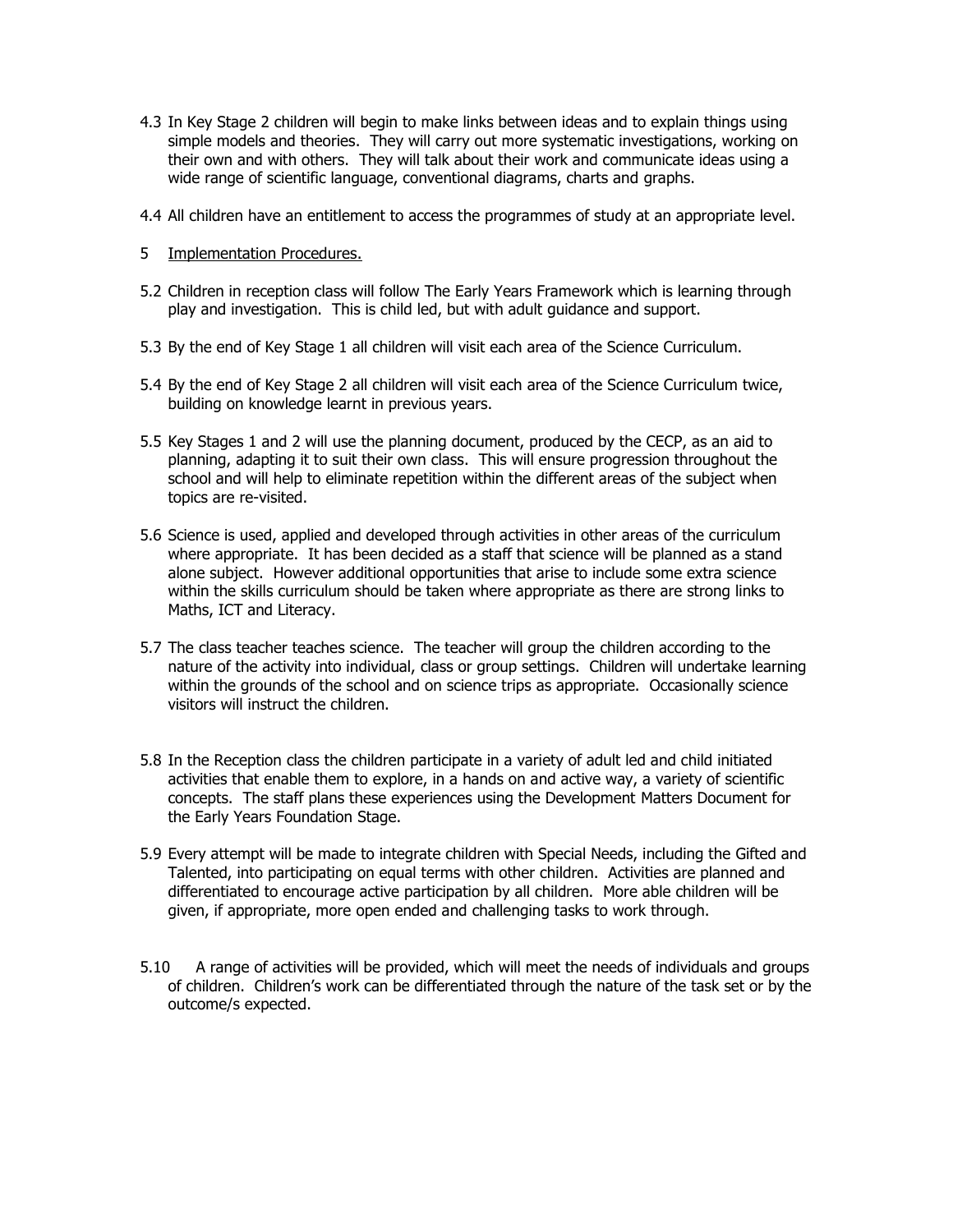- 5.11 Children can use a range of ICT resources, eg computers, video cameras and data logging equipment where appropriate to the science being taught. The Internet should be used as a secondary source of information. They should be given opportunities to apply and develop their ICT skills through the use of ICT tools to support their learning in all areas of the Science curriculum.
- 5.12 To increase the profile of science, a science week will be held at Mossley, giving fun opportunities for all children to engage in alternative science investigations during a themed week.
- 5.13 Homework is set, through the Learning Logs, where appropriate.

# 6. Health and Safety

6.1 Due to the nature of the subject, safety and supervision is of paramount importance. Children must be made aware of the Health and Safety implications of an activity before it is begun. Children will be taught to store, move, place and use equipment safely. Children must wear appropriate clothing and safety equipment, if necessary, at all times.

# 7. Role of the Curriculum Team

- 7.1 The Science curriculum team will monitor this policy in practice and give advice as requested/ required.
- 7.2 The team will also look to develop the place of Science in School, making it an integral part of school life.

# 8. Resources

8.1 The equipment is stored in the Science Cupboard, which is located in the Junior practical area. There are some "big Books" located in the big book store. The updating of these resources is an ongoing process. The CECP Planning Document will be stored in the Staff Room and planning will also be available via the Staff Share.

# 9. Assessment

- 9.1 Teacher Assessment will be made and recorded using "Mossley Science Assessment Sheets". These will follow the children through each Key Stage.
- 9.2 In Foundation Stage, the children are assessed using the Early Years Foundation Stage Development Matters Document. The children are assessed using thorough observations during adult led and child initiated activities. Children work towards achieving the Early Learning Goals, within the specific area of Learning to Understand the World. At the end of the year they are summatively assessed against the Early Learning Goals (emerging, expected and exceeding).
- 9.3 In key Stage 1 the assessment is on going and the children are assessed in the form of a quiz or practical activity at the end of a topic. There is also an element of self assessment where children are asked to complete a mind map, both at the beginning of the topic and at the end.